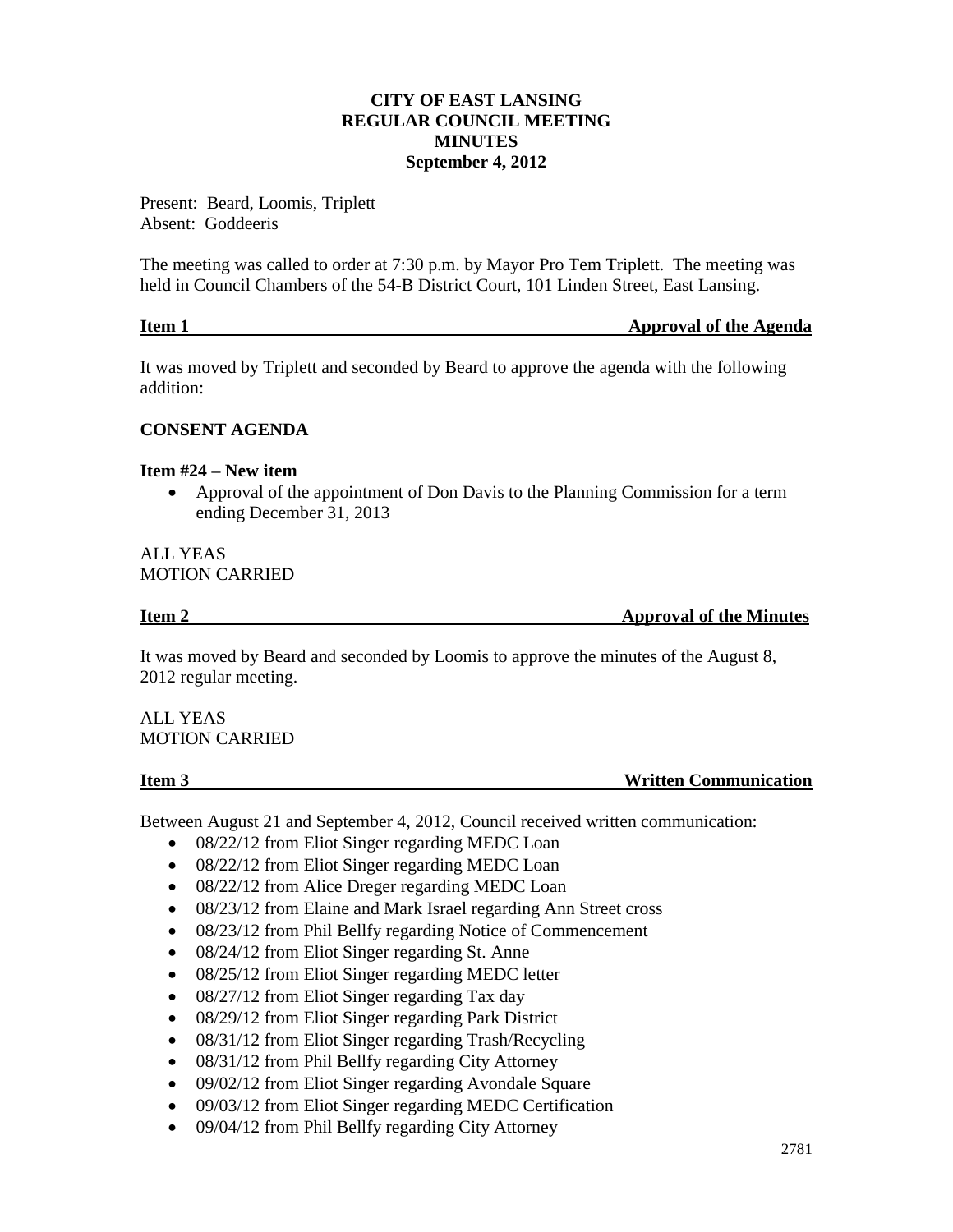Alice Dreger, 621 Sunset Lane, spoke regarding citizen-run site at www.eastlansinginfo.org

# **Item 5 Communication from Mayor and Council Members**

Councilmember Loomis:

• Had question regarding quarterly meeting between City of East Lansing and MSU. City Manager George Lahanas said he would resend the July agenda.

Councilmember Beard:

• No Report

Mayor Pro Tem Triplett:

 Reviewed process Council discussed at August 28 special meeting to select a Council member to fill vacancy due to Don Power's resignation. He said applications are due September 7 by 4:00 p.m., televised interviews of all applicants will be on September 15, selection will take place at Council regular meeting at MSU Union on September 18, and the new Council member will be sworn in at work session of September 25.

| Item 6 | <b>Review of Work Session Actions</b> |  |
|--------|---------------------------------------|--|
|        |                                       |  |

Mayor Pro Tem Triplett reviewed the following actions taken at the work session of August 21, 2012:

- 1. Approved the minutes of the July 24, 2012 work session.
- 2. Approved a ten month renewal of the City's Workers Compensation Excess Insurance policy with Midwest Employers Casualty Company at a rate of \$27,445 and authorized City Manager to sign necessary documents by September 1, 2012.
- 3. Approved resolution amending header language for East Lansing Public Library millage ballot question.
- 4. Approved Fine Park improvements contract award.
- 5. Approved resolution to adopt amended Brownfield Plan #16 for the City of East Lansing, approving tax increment financing for the Interstate Partners Project.
- 6. Approved parking agreement for A & G Partnership project.
- 7. Approved parking agreement between St. Anne, LLC and the City of East Lansing.
- 8. Appointed Richard Ballard to the Hometown Housing Partnership, Inc. to an At-Large position for a partial term ending June 30, 2014.
- 9. Authorized City Manager to sign quit-claim deed for resale of 1321 Wolf Court as provided for in Buy-Sell Agreement between Hometown Housing Partnership and the City of East Lansing.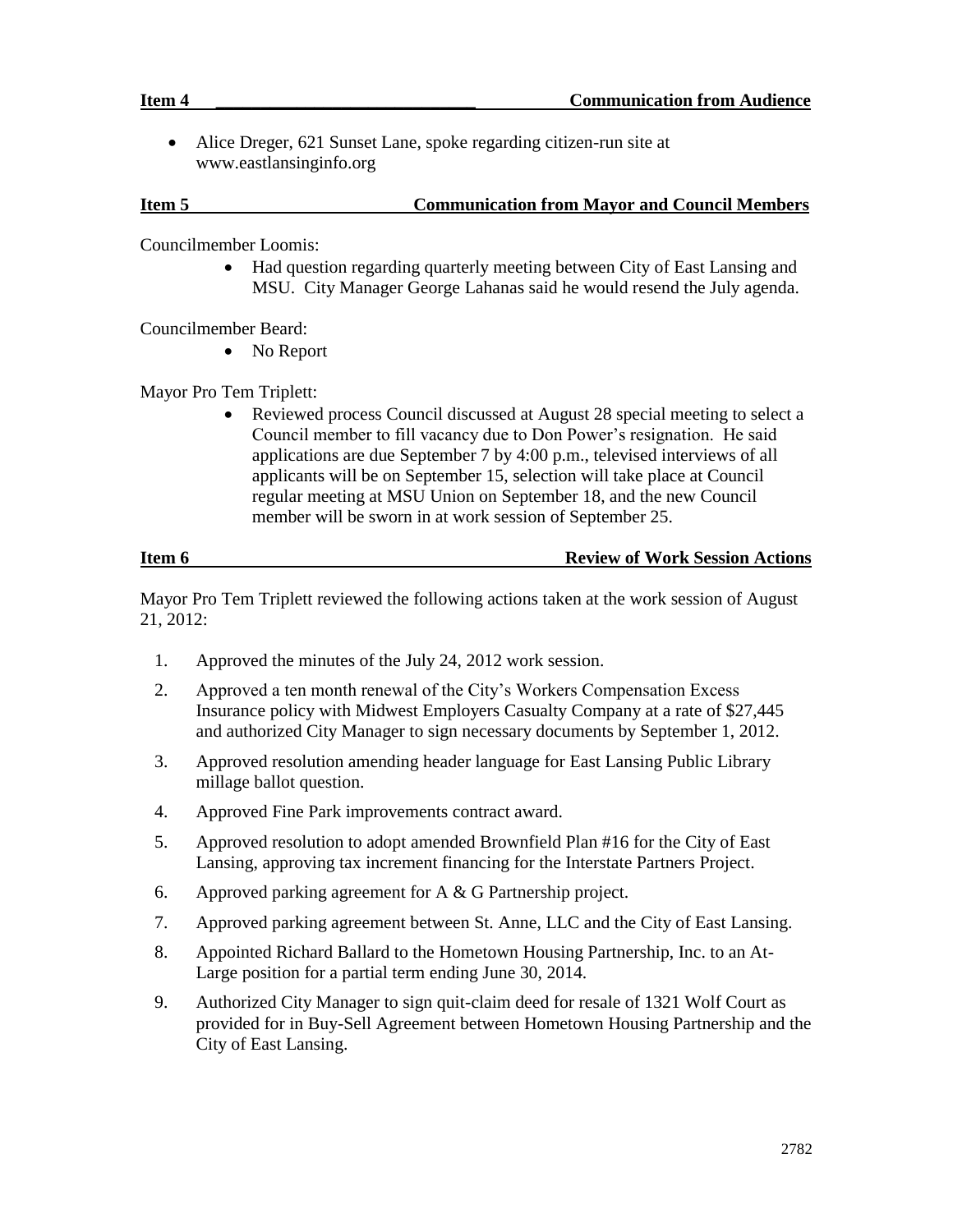City Manager George Lahanas:

• Said two meetings to receive input on the former City Center II properties owned either by the City or the DDA (Downtown Development Authority) will be held at Hannah Community Center on Thursday, September 6 at 7:00 p.m. and Friday, September 7 at 9:00 a.m. Lahanas invited residents to attend.

# **Item 8 City Attorney's Report**

City Attorney Tom Yeadon:

• No Report

# **Item 9 Public Hearing – Ordinance No. 1281**

Consideration of Ordinance No. 1281; an application from University Reformed Church to rezone the property at 841 Timberlane Street, from C, Community Facilities, and R-1, Low Density Single-Family Residential, to RM-14, Low Density Multiple-Family Residential District, subject to a conditional rezoning agreement, limiting the use of the property to religious use, while allowing for phasing out of the existing educational use.

Darcy Schmitt, Planning and Zoning Administrator, briefed Council and answered questions on Ordinance No. 1281, resident input, and submitted conditions.

Council discussed possible reversal to R-1 zoning, ground coverage requirements, and compliance with conditional rezoning ordinance.

Triplett opened the public hearing on Ordinance No. 1281.

Bethany Ehrlich, 2001 N. Fairview, Lansing, University Reformed Church representative, spoke in support of Ordinance No. 1281, and the Special Use Permit application in the next Public Hearing, Agenda Item #11.

Seeing no one else come forward, Triplett closed the public hearing on Ordinance No. 1281.

It was moved by Loomis and seconded by Beard to approve Ordinance No. 1281 as presented.

Beard said this is a good example of conditional rezoning and said it is a win-win situation.

Triplett also said this is a win-win situation for the City and the applicant. He requested in the future that staff present a narrative to trace the application back to the conditional rezoning ordinance.

ALL YEAS MOTION CARRIED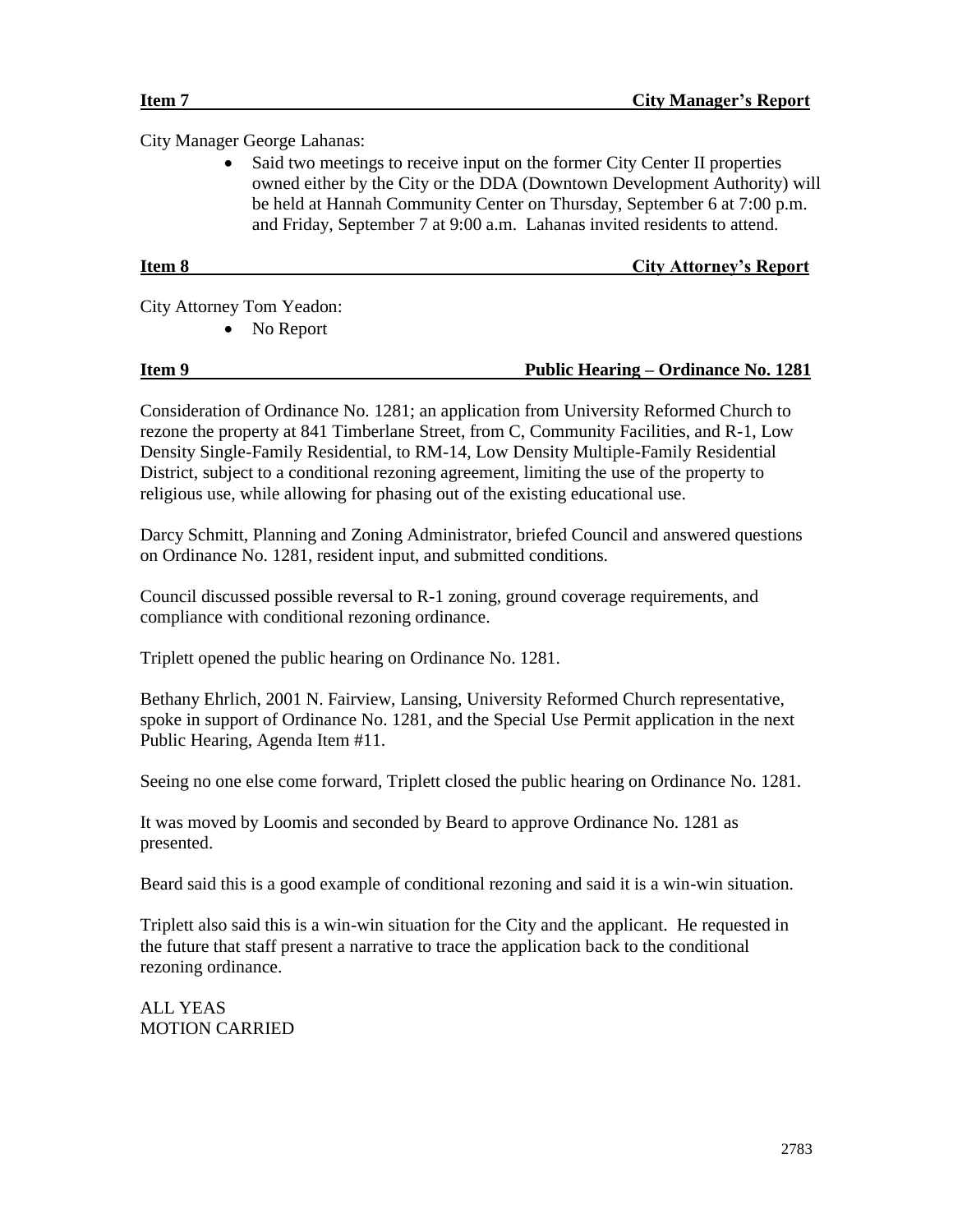# **CITY OF EAST LANSING**

# **ORDINANCE NO. 1281**

# AN ORDINANCE TO AMEND THE ZONING USE DISTRICT MAP OF CHAPTER 50 -- ZONING -- OF THE CODE OF THE CITY OF EAST LANSING

### THE CITY OF EAST LANSING ORDAINS:

**The Zoning Use District Map is hereby amended to rezone the following described area from C, Community Facilities and R-1, Low Density Single Family Residential, to RM-14, Low Density Multiple Family Residential District in accordance with the conditions set forth in the conditional rezoning agreement incorporated herein:**

Tax Parcel Nos: 33-20-02-08-311-009 & 33-20-02-08-311-022

A PARCEL OF LAND SITUATED IN THE SOUTHWEST 1/ 4 OF SECTION 8, TOWN 4 NORTH, RANGE 1 WEST, CITY OF EAST LANSING, INGHAM COUNTY, MICHIGAN AND BEING MORE PARTICULARLY DESCRIBED AS FOLLOWS; BEGINNING AT A POINT ON THE NORTH-SOUTH 1/ 4 LINE OF SAID SECTION 8; SAID POINT OF BEGINNING BEING NORTH 00°00'13" EAST, 673.22 FEET FROM THE SOUTH 1/ 4 CORNER OF SECTION 8; THENCE SOUTH 89°52'11" WEST, 549.41 FEET ALONG THE EASTERLY EXTENSION OF THE SOUTH LINE OF WALNUT HEIGHTS SUBDIVISION NO. 2 AS RECORDED IN LIBER 2 OF PLATS, PAGE 40, INGHAM COUNTY RECORDS (RECORDED AS N 89°01'30" E); THENCE NORTH 00°07'49" WEST, 162.44 FEET; THENCE NORTH 59°02'7" WEST, 84.20 FEET ALONG THE EASTERLY EXTENSION OF THE NORTHERLY LINE OF LOT 104 OF WALNUT HEIGHTS SUBDIVISION NO. 2 TO THE NORTHEASTERLY CORNER OF SAID LOT 104; THENCE NORTHERLY AND EASTERLY ALONG THE BOUNDARY OF WALNUT HEIGHTS SUBDIVISION NO. 2 THE FOLLOWING 2 COURSES; NORTH 29°29'43" EAST, 521.54 FEET (RECORDED AS N 28°40'30" E, 522 FEET); NORTH 89°54'43" EAST, 365.25 FEET (RECORDED AS N 89°07'50" E, 365.3 FEET) TO THE SOUTHEAST CORNER OF OUTLOT B OF WALNUT HEIGHTS SUBDIVISION NO. 2 AND A POINT ON THE NORTH-SOUTH 1/ 4 LINE OF SAID SECTION 8; THENCE SOUTH 00°00'13" WEST ALONG THE NORTH-SOUTH 1/ 4 LINE A DISTANCE OF 659.01 FEET TO THE POINT OF BEGINNING, CONTAINING 7.77 ACRES, MORE OR LESS, AND SUBJECT TO THE RIGHTS OF THE PUBLIC FOR ROADWAY PURPOSES IN TIMBERLANE STREET, AND SUBJECT TO EASEMENTS, RESTRICTIONS AND RESERVATIONS OF RECORD OR USE, IF ANY.

More commonly known as 841 Timberlane Street, East Lansing, Michigan 48823

# **CONDITIONAL REZONING AGREEMENT**

This Conditional Rezoning Agreement (the "Agreement") is made this day of

\_\_\_\_\_\_\_\_\_\_\_, 2012, (the "Agreement") by and between the CITY OF EAST LANSING, a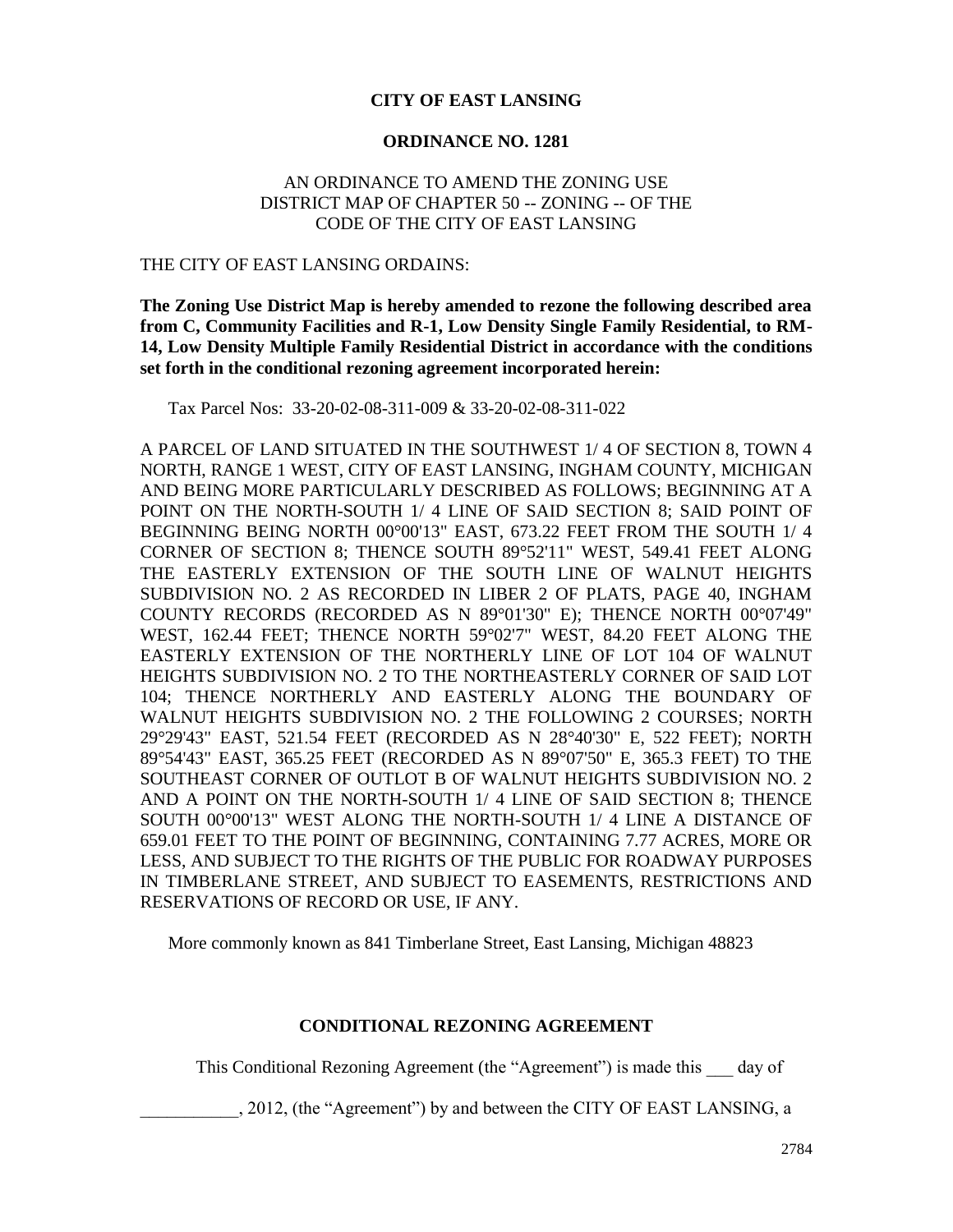Michigan municipal corporation, with its offices at City Hall, 410 Abbot Road, East Lansing, Michigan 48823 (the "City"), and University Reformed Church, with its offices at 4930 S. Hagadorn Road, East Lansing, Michigan 48823 (the "Owner").

# **THE PARTIES RECITE THAT:**

**WHEREAS**, the City is a municipal corporation organized and existing under and pursuant to the Michigan Home Rules Cities Act, 1909 PA 279, as amended (codified at MCL 117.1 et seq;), and exercising all of the powers provided for therein and pursuant to East Lansing City Charter, adopted July 11, 1944, and as subsequently amended; and

**WHEREAS**, the Owner is a Domestic Nonprofit Corporation seeking to use the property for religious use only with no residential use; and

**WHEREAS**, the Owner controls certain parcels of real property located within the City of East Lansing at 841 Timberlane Street (as specifically listed and legally described in this ordinance/agreement) (the "Property"); and

**WHEREAS,** under and pursuant to Section 405 of the Michigan Zoning Enabling Act, 2008 PA 110, as amended (codified at MCL 125.3405 et seq;) and Ordinance No. 1252 of the City of East Lansing, certain conditions voluntarily offered by the owner of land, including an agreement between the City and the Owner, may become a condition of rezoning of the Property; and

**WHEREAS**, on May 28, 2012 the owner of the Property submitted a rezoning application for the property with a site plan (attached as EXHIBIT A), from C, Community Facilities and R-1, Low Density Single Family Residential, to RM-14, Low Density Multiple Family Residential District; and

**WHEREAS**, the City Planning Commission on June 27, 2012 held a Public Hearing on the Rezoning Application; and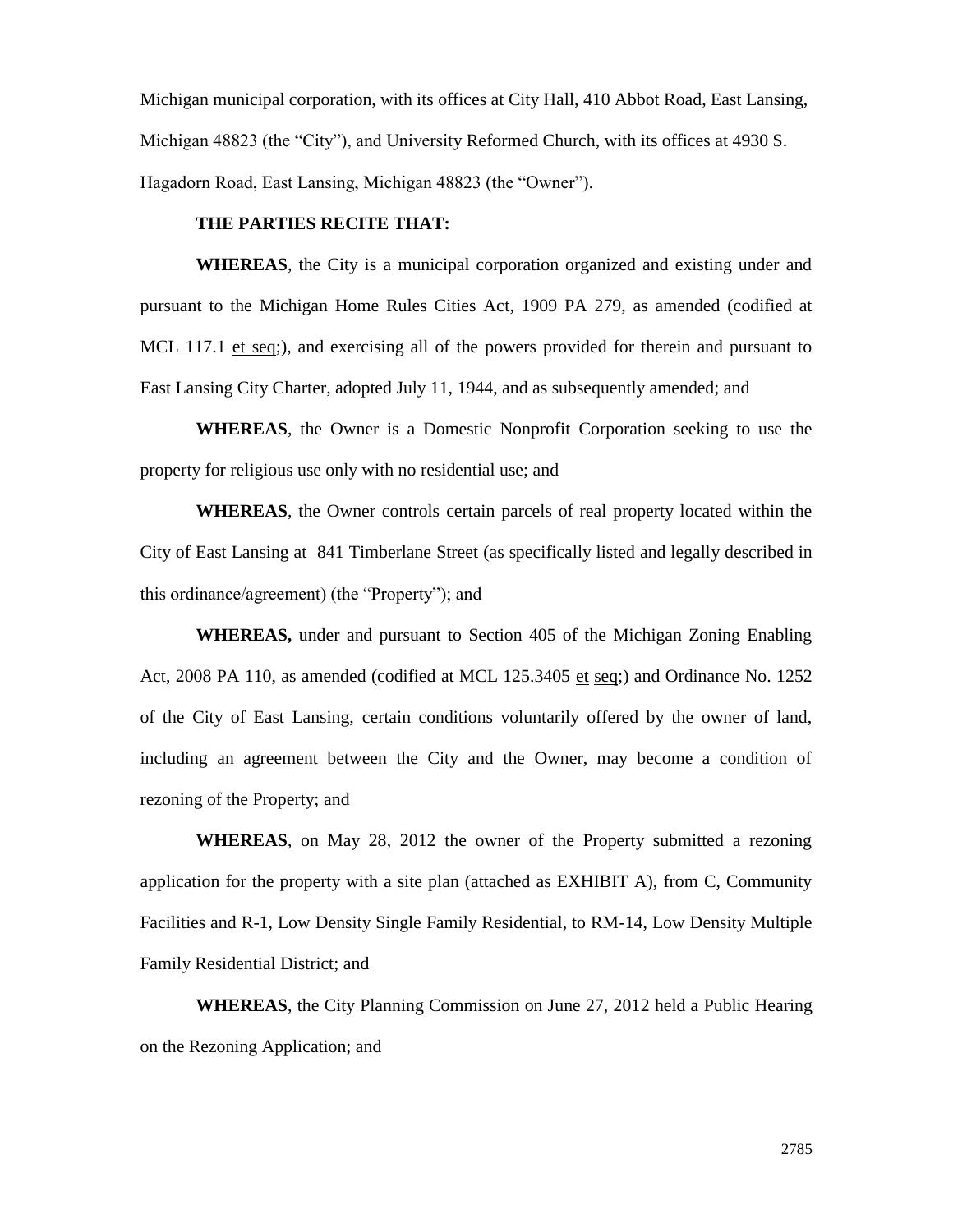**WHEREAS**, the City Planning Commission on June 27, 2012 heard considerable negative public comment concerning the potential for future Multiple-Family housing development possible under the requested zoning district; and

**WHEREAS**, the Owner on July 20, 2012 based on the public input offered to condition the rezoning request, voluntarily offering, in writing, certain conditions to rezone the property from C, Community Facilities and R-1, Low Density Single Family Residential, to RM-14, Low Density Multiple Family Residential District and is offering conditions as set forth in this Agreement; and

**WHEREAS**, on July 11, 2012 the Planning Commission voted approval of the amended request for Conditional Rezoning based upon this Agreement and the attached exhibits; and

**WHEREAS**, the City Council on September 4, 2012 voted to approve the request for Conditional Rezoning and adopted Ordinance No. 1281 based upon the conditions set forth in this Agreement and the attached exhibits;

**NOW, THEREFORE**, in consideration of the foregoing and the mutual promises hereinafter set forth, the City and the Property Owner agree as follows:

#### **1) THE PROJECT**

- **a) Project Definition.** The Owner agrees to occupy the building and land for religious use only, with no residential use. All other permitted uses in Section 50-401 are prohibited, except during a transition period commencing immediately upon the date of transfer of title to URC through July 31, 2013, ("Transition Period"), the Property may continue to be used in part by East Lansing Public Schools ("ELPS") and MSU Community School of Music ("MSU"), as well as URC. Both ELPS and MSU currently operate under C, community zoning.
- 2786 **b) Zoning Use District Regulations.** Except as modified herein, the zoning use district regulations for the Property shall be the, RM-14, Low Density Multiple Family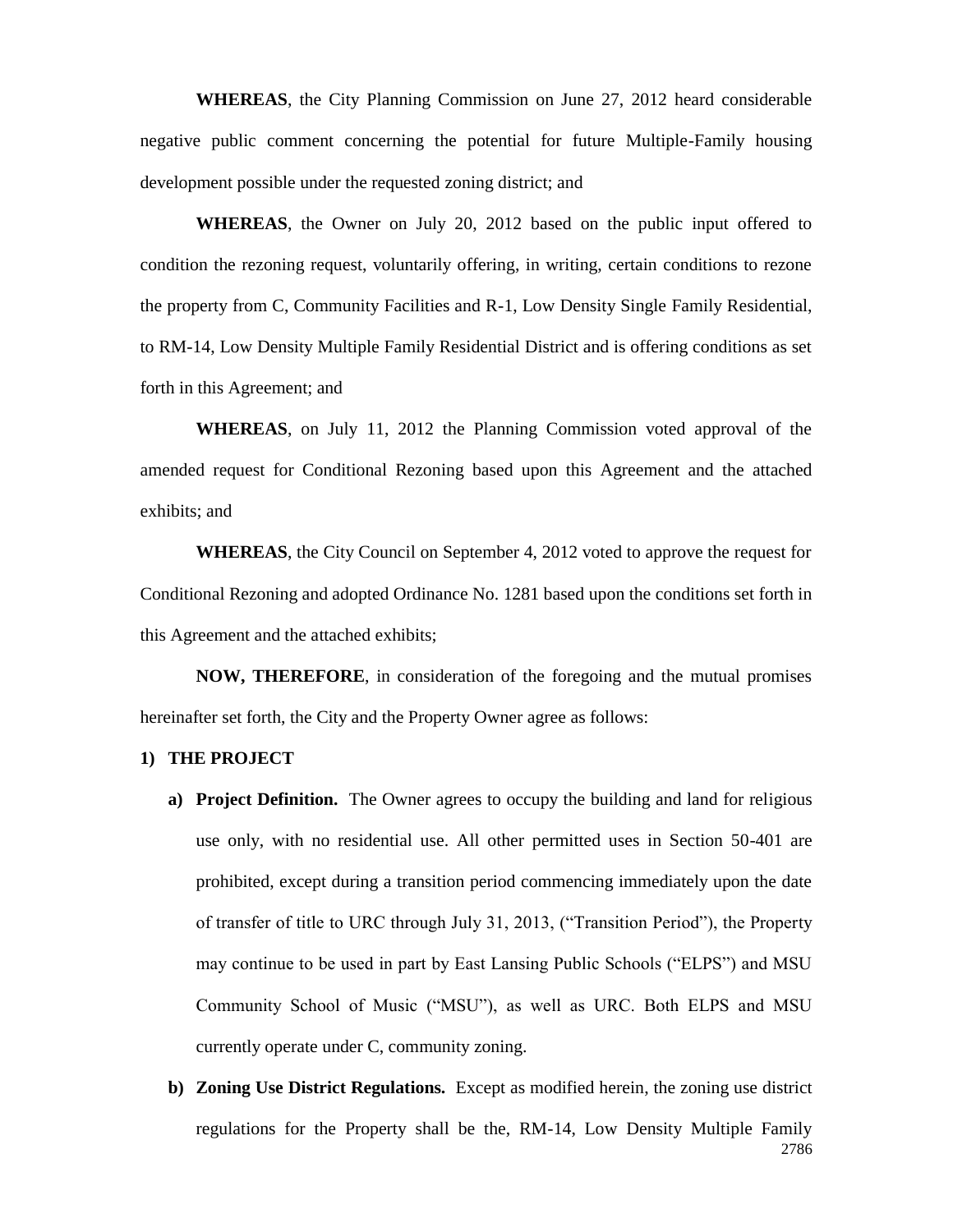Residential District, Chapter 50, Article V, Division 3, of the City Code and the Property shall remain subject to all other district use and development standards, and all other regulations of the City Zoning Ordinance, Chapter 50 of the Code of the City of East Lansing, and shall remain subject to all other state and local requirements for land development.

#### **c) Compliance with Conditions.**

Upon the Owner commencing the use upon the property subject to this Agreement, the Property Owner and its successors or assigns shall continuously operate and maintain the Property or use in compliance with all of the conditions set forth in this Agreement. Any failure to comply with a condition contained herein shall constitute a violation of the East Lansing zoning ordinance and be punishable accordingly against the owner of the property. Additionally, any such violation shall be deemed a nuisance *per se* and subject to judicial abatement as provided by law.

### **2) TIMING.**

The City and the Owner agree that the following approvals and activities are conditions to this Agreement:

**a)** If, except as otherwise specified herein, the use of the Property for religious use , once commenced pursuant to the terms of this agreement, ceases for more than 30 days after an order to correct has been issued by the planning and zoning official or his or her designee, the Property will revert to R-1, Low Density Single Family Residential District.

**b)** The Owner obtains special use permit approval for the use of the Property as a Church within twelve (12) months of approval of this Agreement by the City and before any use as a Church is commenced.

**3) CITY RIGHT TO REZONE.** Nothing in this Agreement shall be deemed to prohibit the City from rezoning all or any portion of the Property which is subject to this Agreement to another zoning classification. Any rezoning shall be conducted in compliance with the City's zoning ordinance – Chapter  $50 - of$  the East Lansing City Code and the Michigan Zoning Enabling Act, MCL 125.3405, *et seq.*; provided, however, that the City shall not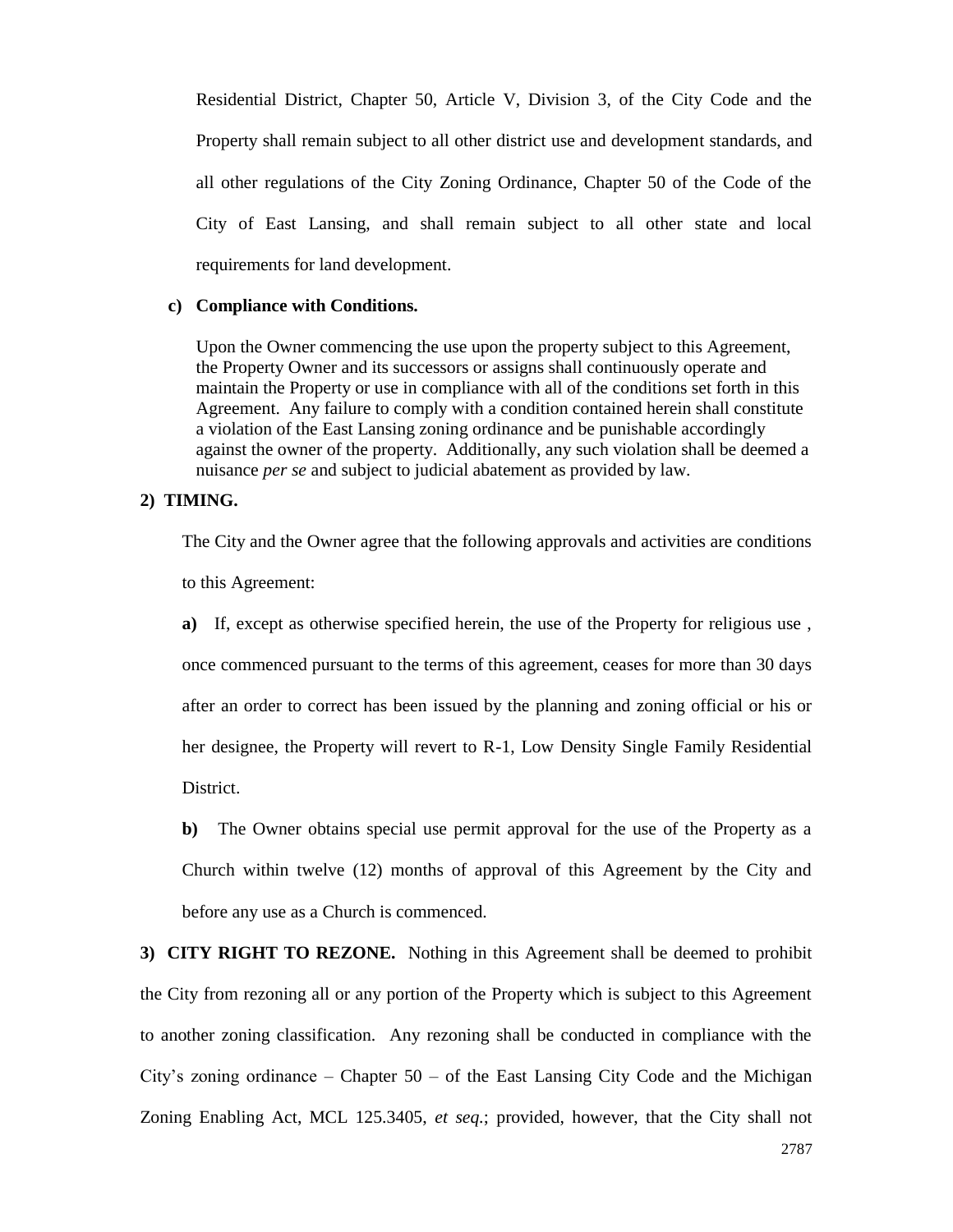rezone the property with a different zoning classification during the time period for commencement of the approved use as specified in Paragraph 2 above.

**4) ENTIRE AGREEMENT.** This Agreement and the instruments which are to be executed in accordance with the requirements hereof set forth all of the covenants, agreements, stipulations, promises, conditions and understandings between the City, and the Owner concerning the Property as of the date hereof, and there are no covenants, agreements, stipulations, promises, conditions or understandings, either oral or written, between them other than as set forth herein.

**5) RELATIONSHIP OF THE PARTIES.** The relationship of the City, and the Owner shall be defined solely by the expressed terms of this Agreement, including the implementing documents described or contemplated herein, and neither the cooperation of the parties hereunder nor anything expressly or implicitly contained herein shall be deemed or construed to create a partnership, limited or general, or joint venture between the City and the Owner, nor shall any party or their agent be deemed to be the agent or employee of any other party to this Agreement.

**6) MODIFICATION.** This Agreement can be modified or amended only by a written instrument expressly referring hereto and executed by the City and the Owner.

**7) MICHIGAN LAW TO CONTROL.** This Agreement and the rights and obligations of the parties hereunder shall be construed in accordance with Michigan law.

2788 **8) DUE AUTHORIZATION.** The City and the Owner each warrant and represent to the other that this Agreement and the terms and condition thereof have been duly authorized and approved by, in the case of the City, its City Council and all other governmental agencies whose approval may be required as a precondition to the effectiveness hereof, in the case of the Authority by its members and all other applicable governmental agencies, and as to the Owner, by the members thereof, and that the persons who have executed this Agreement below have been duly authorized to do so. The parties hereto agree to provide such opinions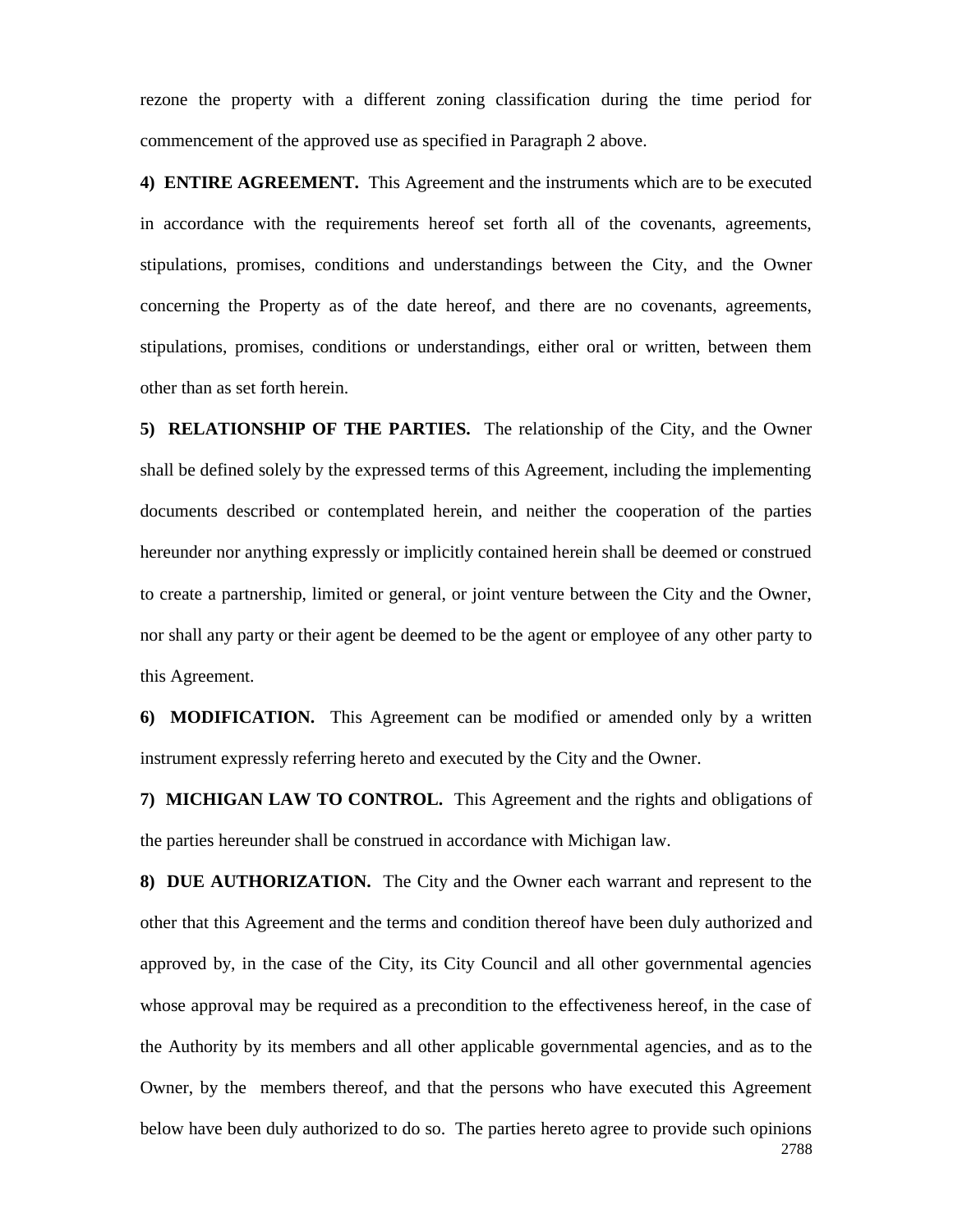of counsel as to the due authorization and binding effect of this Agreement and the collateral documents contemplated hereby as the other party shall reasonably request.

**9) ASSIGNMENT.** It is understood and agreed that the Owner may assign all or a portion of its rights and duties hereunder to one or more entities.

**10) NO PERSONAL LIABILITY.** The obligations hereunder of the City and the Owner shall constitute solely the obligations of the respective entities to be satisfied solely from their respective assets, and no officer, agent, employee or partner of any of said entities shall have any personal obligation responsibility or liability for the performance of the terms of this Agreement.

**11) RECORDING.** The approved conditions of rezoning set forth in this ordinance, or an affidavit or memorandum giving notice thereof, shall be filed by the City Zoning Administrator with the Ingham County Register of Deeds.

# **Item 10 Public Hearing – 841 Timberlane Street**

Consideration of an application from University Reformed Church for Special Use Permit approval for the property at 841 Timberlane Street. The proposed application would allow the church to occupy the existing building on the site (the former East Lansing Public Schools administration building).

Triplett opened the public hearing on Special Use Permit application from University Reformed Church for the property at 841 Timberlane Street.

Seeing no one come forward, Triplett closed the public hearing.

It was moved by Beard and seconded by Loomis to approve an application from University Reformed Church for Special Use Permit approval for the property at 841 Timberlane Street, subject to the six conditions as outlined in the August 27, 2012 memorandum from the Planning Commission.

ALL YEAS MOTION CARRIED

**Item 11 Consent Agenda**

City Manager George Lahanas reviewed the Consent agenda:

1. Approval of the appointment of Mary Haskell as officer delegate to annual meeting of Municipal Employees' Retirement System (MERS) on October 3 – 5, 2012.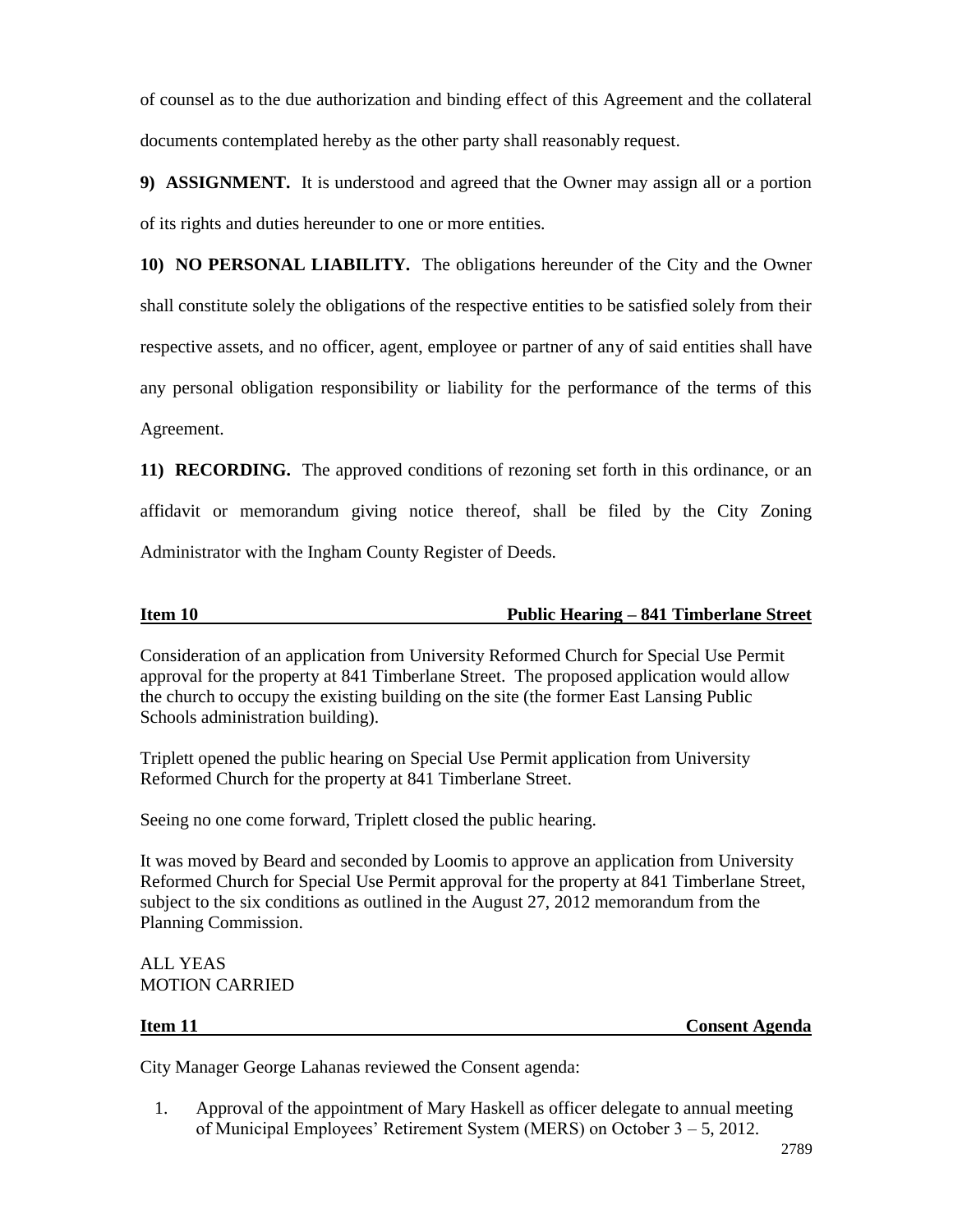- 2. Approval of a FY13 budget amendment in the amount of \$25,450 to both the Parks and Recreation Fund and the Capital Improvement Projects – Parks Fund to assist in financing the Fine Park Improvement Contract awarded by Council at the August 21, 2012 meeting.
- 3. Approval to authorize the City Manager to transfer \$4,601 from the Active Living for Adults (ALFA) Memorial Donations Account to the ALFA Foundation, a 501c3 organization.
- 4. Approval of a resolution declaring September  $17 23$ , 2012 Constitution Week.
- 5. Approval of a street closure request for the corner of Lantern Hill Drive and Cedarhill Drive on October 6, 2012 from 11:00 a.m. to 6:00 p.m. for a block party.
- 6. Approval of a street closure request for Evergreen Avenue between Northlawn Street and Centerlawn Avenue on September 8, 2012 from 3:30 pm. to 8:30 p.m. for a block party.
- 7. Approval of the following street closures to accommodate the Capital City River Run (CCRR) half marathon on Sunday, September 16, 2012:
	- One lane on eastbound Michigan Avenue from western boundary of the City to Harrison Road from 8:15 a.m. to 9:00 a.m.
	- Harrison Road from Michigan Avenue intersection south about 800 feet to the walkway between the Kellogg Center parking ramp and Kellogg Center from 8:45 a.m. to 9:30 a.m.
	- Harrison Road at Kalamazoo Street from 8:50 a.m. to 9:50 a.m.
- 8. Approval of the following street closures to accommodate the East Lansing High School Homecoming parade on Friday, October 5, 2012:
	- Old Hickory Lane between Whitehills Drive and Burcham Drive from 5:00 p.m. to 6:00 p.m.
	- Burcham Drive between Old Hickory Lane and M.A.C. Avenue from 5:00 p.m. to 6:00 p.m. or until the last unit has moved off Burcham Drive
	- M.A.C. Avenue from Burcham Drive and Albert Avenue from 5:25 p.m. to 6:10 p.m.
	- Albert Avenue from M.A.C. Avenue to Bailey Street from 5:30 p.m. to 6:10 p.m.
	- Bailey Street between Albert Avenue and Burcham Drive from 5:15 p.m. to 6:15 p.m. or until the last unit has moved off Bailey Street
- 9. Approval of the following street closures to accommodate the MSU Homecoming parade on Friday, October 12, 2012:
	- Abbot Road between Whitehills Drive and Burcham Drive from 3:00 p.m. to 7:00 p.m. for parade staging
	- Centerlawn Avenue from Forest Street to Abbot Road from 3:00 p.m. to 7:00 p.m. for staging
	- Northlawn Street from Forest Street to Abbot Road from 3:00 p.m. to 7:00 p.m. for staging
	- Evergreen Avenue from Centerlawn Avenue to Northlawn Street from 3:00 p.m. to 7:00 p.m. for staging
	- Forest Street from Centerlawn Avenue to Northlawn Streen from 3:00 p.m. to 7:00 p.m. for staging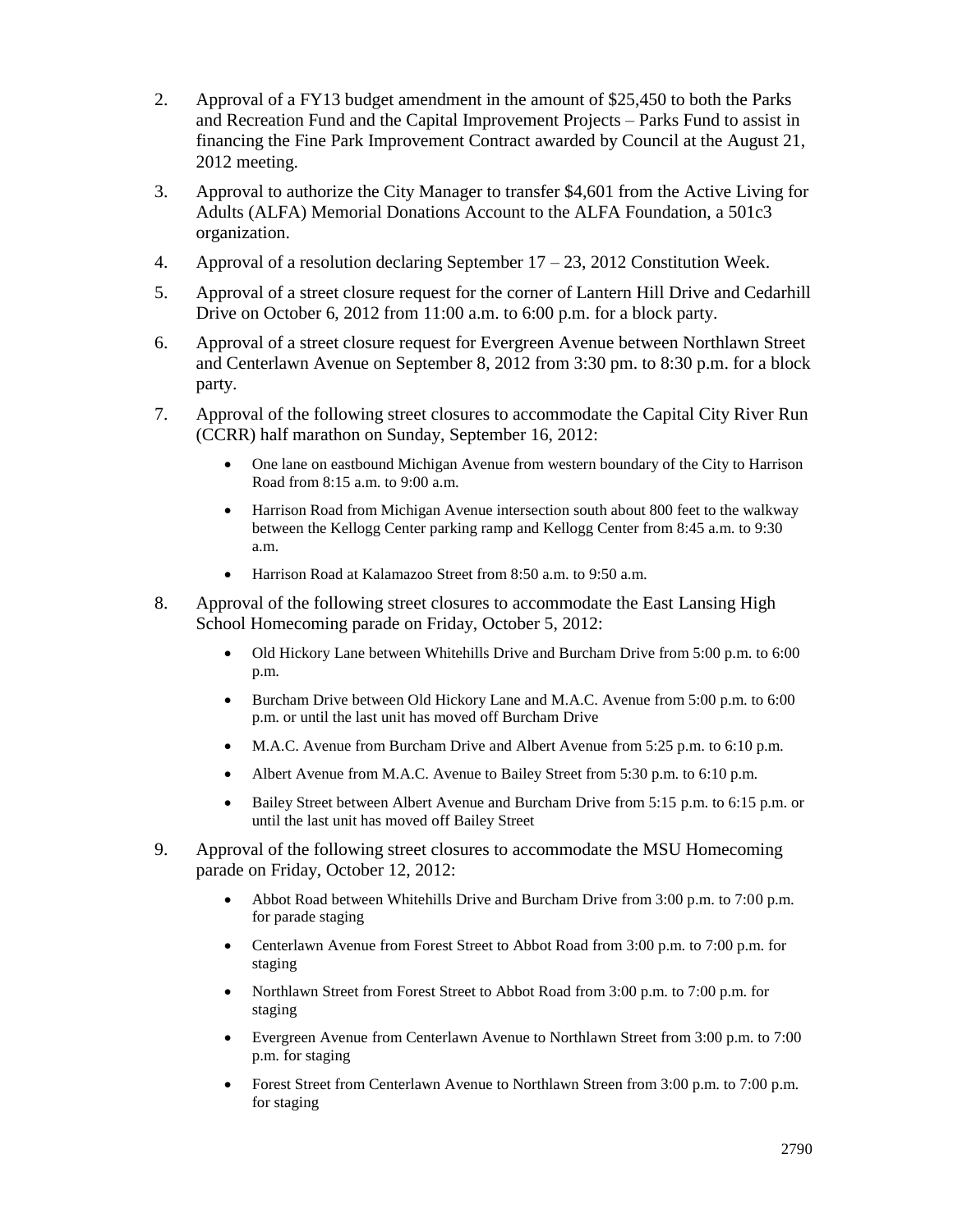- Fern Street from Abbot Road to Evergreen Avenue from 3:00 p.m. to 7:00 p.m. for staging
- Abbot Road from Burcham Drive to Grand River Avenue from 5:45 p.m. to 7:15 p.m. or until the last unit has moved off Abbot Road onto Grand River Avenue
- Grand River Avenue between Abbot Road and Collingwood Drive entrance from 5:45 p.m. to 7:15 p.m. or until the last unit has moved off Grand River Avenue
- Burcham Drive between Old Hickory Lane and Abbot Road from 4:00 p.m. to 6:15 p.m. or until the last unit has moved off Burcham Drive
- 10. Introduce and set a public hearing for October 2, 2012, for an application from Spartan Technology Development for modified Special Use Permit approval for the property at 2000 Merritt Road. The proposed application would allow a portion of the existing office space on the property to be converted to allow a tasting room and retail sales of products produced by biomanufacturing and distilling on the property. The property is zoned OIP, Office Industrial Park District.
- 11. Set a public hearing for October 2, 2012, for Ordinance No. 1274; an application from DTN Management to rezone the property at 316 Gunson Street, 400 Gunson Street, and 1130 Beech Street from RM-14, Low Density Multiple-Family Residential, to RM-54, University Oriented Multiple-Family Residential.
- 12. Approval to authorize City Manager to execute a contract with low bidder Harmon Sign, Inc. for the East Lansing Wayfinding Signage Project in the amount of \$65,000 for providing and installing new wayfinding signs in the downtown; and also authorize the City Manager to execute any necessary change orders up to \$10,000 above the contract price as required to complete the project.
- 13. Approval of the appointment of Don Davis to the Planning Commission for a term ending December 31, 2013.

Loomis requested Items 21 and 22 on the Consent agenda be scheduled for discussion at an upcoming work session:

- *Introduce and set a public hearing for October 2, 2012, for an application from Spartan Technology Development for modified Special Use Permit approval for the property at 2000 Merritt Road. The proposed application would allow a portion of the existing office space on the property to be converted to allow a tasting room and retail sales of products produced by biomanufacturing and distilling on the property. The property is zoned OIP, Office Industrial Park District.*
- *Set a public hearing for October 2, 2012, for Ordinance No. 1274; an application from DTN Management to rezone the property at 316 Gunson Street, 400 Gunson Street, and 1130 Beech Street from RM-14, Low Density Multiple-Family Residential, to RM-54, University Oriented Multiple-Family Residential.*

It was moved by Beard and seconded by Loomis to approve the Consent agenda.

ALL YEAS MOTION CARRIED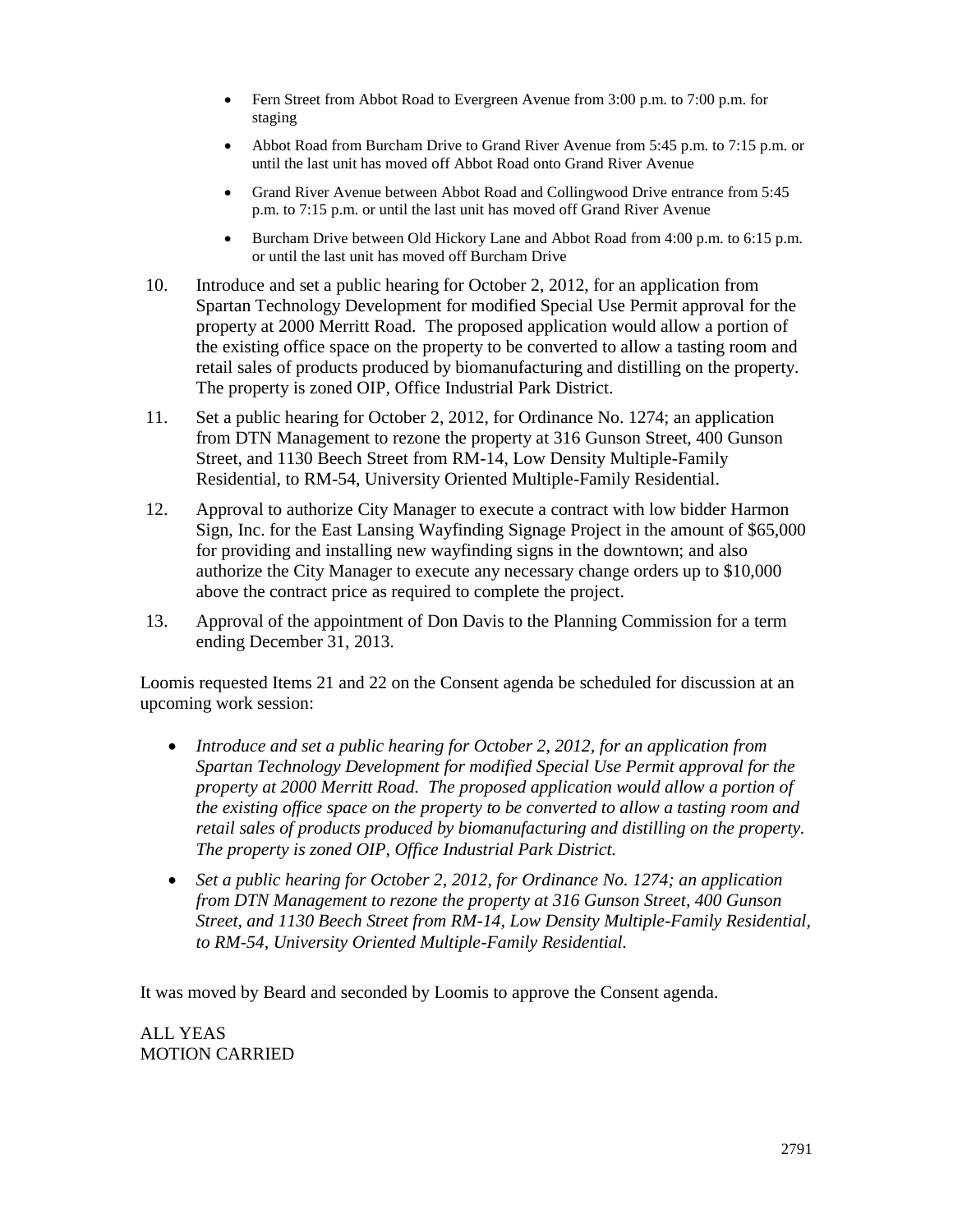### **City of East Lansing, Michigan**

### **Resolution Declaring September 17-23, 2012 Constitution Week**

#### **September 4, 2012**

WHEREAS, the Constitution of the United States of America secures the blessing of liberty for all Americans and embodies the principles of life, liberty, and the pursuit of happiness; and,

WHEREAS, September 17, 2012, marks the two hundred and twenty-fifth anniversary of the drafting of the Constitution of the United States of America by the Constitutional Convention. Many schools and many communities will be honoring the occasion during the declared 2012 Constitution Week of September 17-23, 2012; and the Friday previous to that weekend; and,

WHEREAS, this anniversary provides an opportunity for all Americans to reflect on the rights and privileges of citizenship and to learn about and celebrate the achievements of the founders of our nation; and,

WHEREAS, this body recognizes that there are many opportunities in which people of all ages may become involved: read a book from the local library, study an aspect of the seven Articles or one or two of the twenty seven Amendments, schedule for your book club a book about one of the signers of the Constitution, attend the Constitution Day playing of the bells at the Carillon on campus at Michigan State University on September  $17<sup>th</sup>$  at noon or attend a special lecture on the Constitution on campus or some other creative way;

NOW, THEREFORE, BE IT RESOLVED, that the City Council of the City of East Lansing hereby declares the week of September 17-23, 2012 as Constitution Week in the City of East Lansing and urges all citizens to rededicate themselves to our country, to the support and defense of our Constitution, and to a greater involvement in responsible citizenship.

**Item 12** Business Agenda

### **1. St. Anne Report**

Triplett said at the July 24 meeting Council voted to require weekly reports regarding deficiencies in St. Anne Lofts project and that City Manager will have officials responsible available at each Council meeting to answer questions until a certificate of occupancy is issued. He also said additional information was provided in Council add-on packet for tonight's meeting.

Tim Dempsey, Planning and Community Development Director, referred to his memo in Council packet and said information provided to Council includes temporary Certificate of Occupancy for floors two through four; letter dated August 15, 2012, which outlines remaining outstanding items; and letter and emails regarding Design Professional Responsible in Charge. Dempsey said outstanding items response is expected by next Friday.